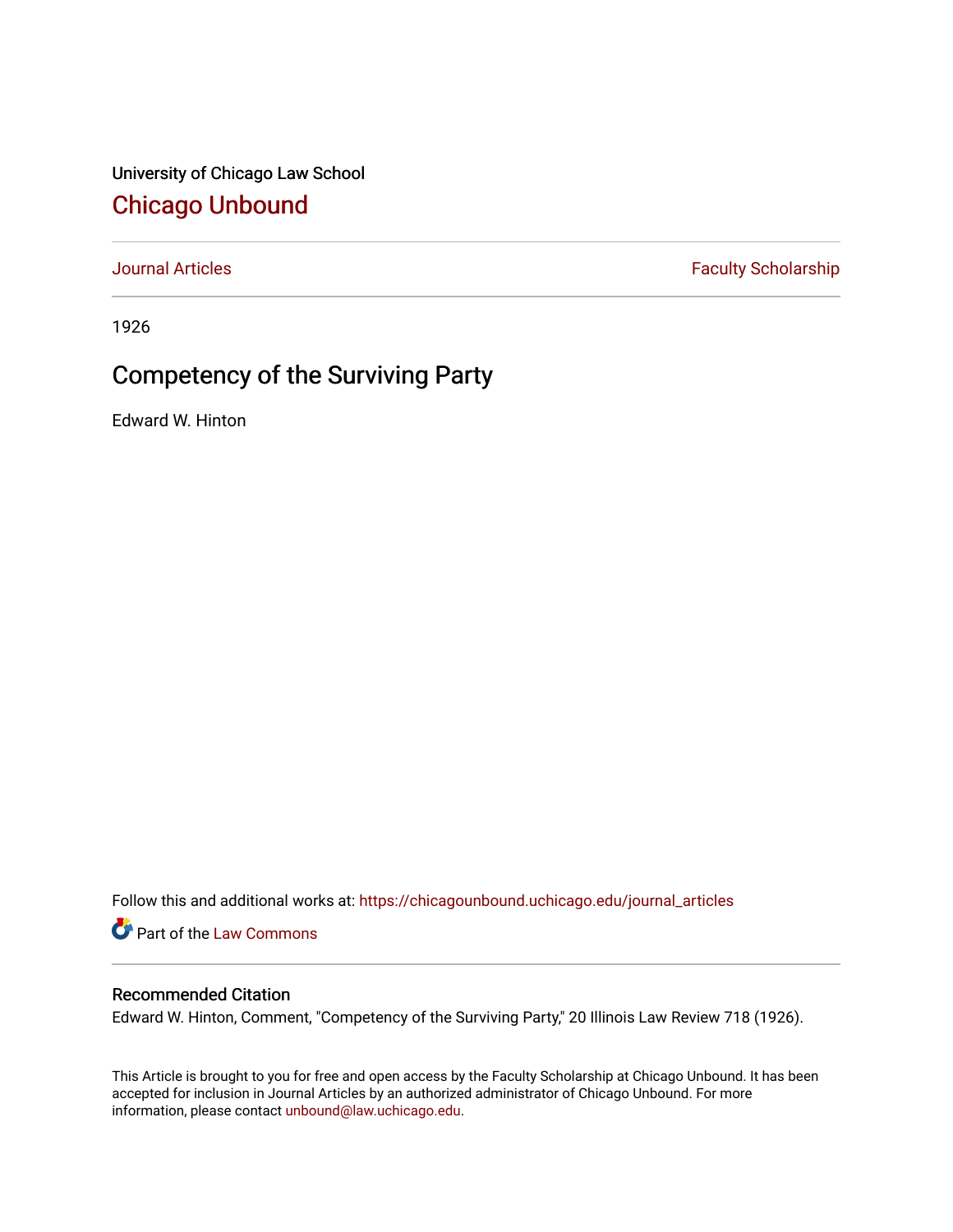conception of the common law rule is that rights of action for injuries to *person or property* do not survive. Starting with this premise, he contends that "business" is not "property," as the two terms are used in the Sherman Act, and consequently that an injury to business is not an injury to property. Therefore, he concludes, the right of action for an injury to business, as in the case before the court, survives.

Whether business is property, in the sense that a tort which causes loss of trade is an injury to property, depends upon the meaning that is given to the term "property." Judge Hough dissented in the case under comment on the ground that the distinction attempted by Judge Rogers is unreal. "Much property is not business," he says, "but all business is property." On the other hand, the Supreme Court of Illinois has held that a right of action "for damages to one's business" is not within a statute providing for the survival of actions to recover damages "for an injury to real or personal property."9 But in the case under comment, it is submitted, the question is irrelevant. The fundamental fault in the reasoning of the learned judge who wrote the prevailing opinion lies in his major premise. The common law rule is not that rights of action for injuries to person or property do not survive; but that no right of action for tort survives, except the quasi-contractual right of action to recover the value of property or other benefit obtained from the plaintiff by the defendant, the retention of which is unjust. It makes no difference, therefore, whether the injury complained of is an injury to property or to business; it matters not whether business is property; so long as the plaintiff alleges only an injury and not an unjust enrichment, the right of action does not survive.

It may be added that the United States District Court, **E.** D. Louisiana, held, a few years ago,<sup>10</sup> that the right of action to recover damages under the Sherman Act does not survive the death of the person injured. This decision is not referred to in the case under comment, though obviously inconsistent therewith.

FREDERIC **C.** WOODWARD.

WITNESSES - COMPETENCY - TRANSACTIONS WITH THE OP-POSITE PARTY.--[Illinois] In a recent case<sup>1</sup> the Supreme Court of Illinois was called on, apparently for the first time, to construe the term "transaction" in that provision of the statute qualifying the interested survivor to testify on his own behalf in an action by or against the administrator of a deceased person, where such administrator or some person interested in the estate testifies to a conversation of *transaction* with such adverse party.

*<sup>9.</sup> Jones v. Barinm* (1905) 217 II. 381, 75 N. E. 505. And see *Chat-tanooga Foundry v. Atlanta* (1906) **203 U. S.** 390.

<sup>10.</sup> *Caillouet v. American Sugar Refining Co.* (1917) **250** Fed. 639.

*<sup>1.</sup> Van Meter v. Goldfarb* (1925) 148 N. E. 391.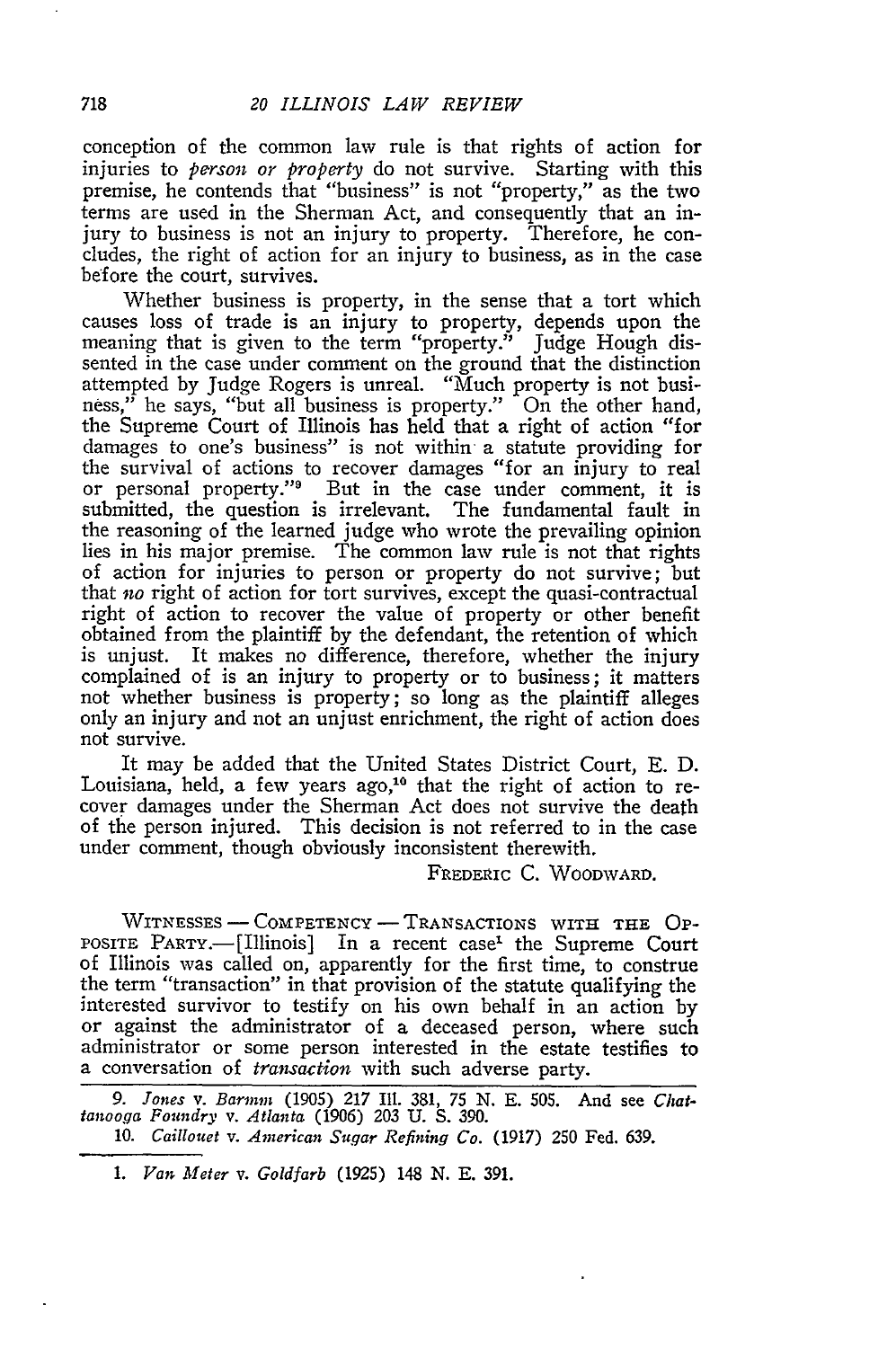The first section of the statute<sup>2</sup> removes the general common law incompetency of parties and others directly interested in the action.

The second section provides, however, that the foregoing provision shall not authorize a party or person directly interested to testify on his own behalf where the adverse party sues or defends as the executor or administrator, etc., of a deceased person, except in the following cases:

"Third.-Where, in any such action, suit or proceeding, any such party suing or defending, as aforesaid, or any person having a direct interest in the event of such action, etc., shall testify in behalf of such party so suing or defending, to any conversation or transaction with the opposite party or party in interest, then such opposite party or party in interest shall also be permitted to testify as to the same conversation or transaction."

While this provision is unnecessarily cumbersome and complicated, and presents many problems of construction, the general legislative intent is fairly clear, viz.: First, that in general parties and interested persons shall be competent to testify on their own behalf. Second, that where one party sues or defends as the representative of a deceased person, neither the opposite party, nor any person adversely interested shall be admitted to testify on his own behalf against such executor or administrator. Third, that where the administrator, or some person beneficially interested in the estate, testifies to a conversation or transaction with the opposite party, then such opposite party shall be competent to give his version of the same conversation or transaction.

The term 'conversation' seems fairly easy to define, but 'transaction' presents more difficulties.

It was not a word of art at common law,<sup>3</sup> but rather an elastic popular expression which legislatures have embodied in a variety of statutes dealing with widely different subjects.

The facts involving a construction of this term as used in the Illinois evidence statute were these:

Two brothers, both under age, were crossing an alley in Chicago, when one of them was struck and killed by an automobile driven by the defendant. The administrator of the deceased brought an action under the statute for the alleged negligent killing of his intestate. At the trial the surviving brother, who was one of the statutory beneficiaries and therefore directly interested, was called as a witness for the administrator, and testified to the accident and the conditions under which it happened. On the theory that this involved testimony on behalf of the administrator by an interested person to a "transaction" with the opposite party, thus bringing the case within the exception in the statute, the trial court

*2.* Hurd's Revised Statutes ch. **51** sec. **1.**

3. Apparently this term was used in the civil law in the sense of an agreement. See comments by Judge Baldwin in *Craft Refrigerating Co. v. Quinnepiac Brewing Co.* 63 Conn. 551.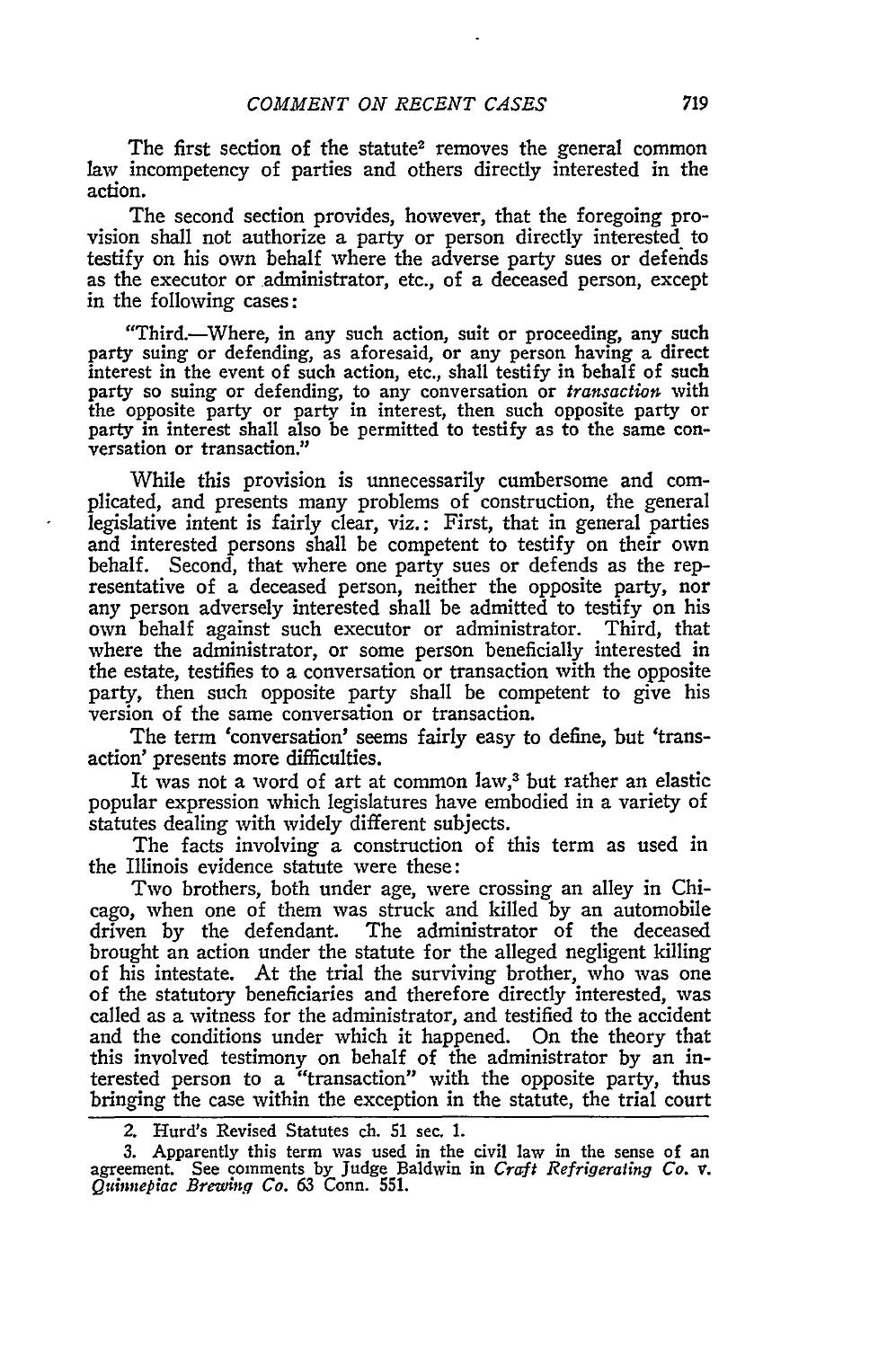admitted the defendant to testify on his own behalf as to his version of the accident.

There was a verdict and judgment for the defendant, which was affirmed by the Appellate court. .When the case reached the Supreme Court it was argued that the term "transaction" could not be applied to a mere occurrence or accident, but must be limited to some matter of negotiation or dealing between the parties. The court rejected this limited meaning, and held that the accident was a transaction with the defendant, in the sense that he took part in it, and hence that the testimony of one of the beneficiaries as to this occurrence qualified the defendant to testify on the same subject. The result seems clearly sound, but the process by which it was reached might easily lead to error in a different case. The court found that the New York Code, and a number of other codes derived from it, contained a provision authorizing the plaintiff to join in the same complaint several causes of action arising out of the same transaction, and that a tort might be regarded as a transaction for this purpose,<sup>4</sup> and on this supposed analogy construed this term in the statute in question.

It so happens that a broad and liberal construction of this term in both statutes is desirable. But the more or less accidental use of the same word in two statutes on widely different subjects would not ordinarily make the construction given in one any very satisfactory guide or test for the construction to be applied in the other. The wording of the statute in question is unusually complicated, and the writer has been unable to find a statute on the same subject exactly like it in any of the other states, so that decisions on the precise point are wanting. An examination, however, of a number of the typical statutes on this subject discloses that the various legislatures have struggled with the same problem, namely, how to remove the common law disqualification of witnesses without giving an undue advantage to one side or the other. The common law produced a theoretical equality of disadvantage, because all interested persons, whether as parties or otherwise, were excluded as witnesses to support their own interests. An absolute removal of the interest disqualification might give a decided advantage to the interested survivors in a contest with the representative of a dead man, because they would thus be enabled to give their version as to all sorts of occurrences in which the deceased had taken part, while his version of the matter could never be known. Practically all of the statutes have attempted to guard against this rather obvious danger.

If interested survivors should be unqualifiedly excepted from the enabling act where they were engaged in litigation with the representatives of an estate another inequality would arise. Persons interested in the estate, who would have been disqualified at common law, could, by virtue of the general enabling act, testify

*<sup>4.</sup> Lammnhq v. Galusha* 135 **N.** Y. 239; *Craft Refrigerating Co. v. Quinnepiac Brewinq Co.* 63 Conn. 551; *Metropolitan Casualty Co. v. Lehigh Ry. Co. 94* N. **J.** L. 236; *McArthur v. Moffett* 143 Wis. 564.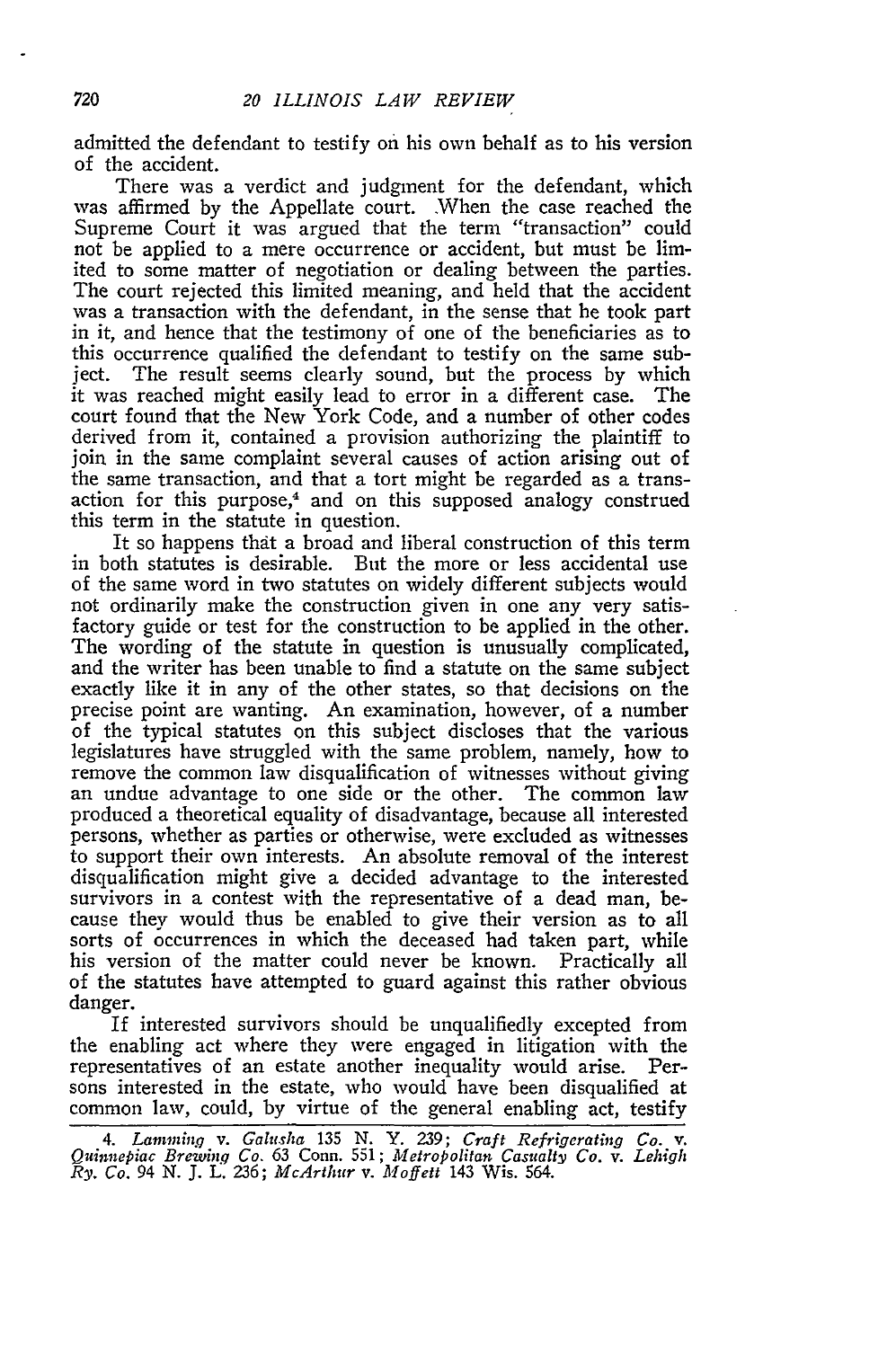to all sorts of occurrences involving the survivor, without fear of contradiction by him.

One set of interested persons would be competent while their adversaries would be incompetent. The Illinois statute offers a partial solution of the difficulty by disqualifying interested survivors except where a witness interested in the estate testifies to transactions with such survivors, in which event they may give their version of the same matter. This solution leaves a substantial inequality, because the persons interested in the estate are competent as to any and all facts, while the interested survivors are generally incompetent and only contingently qualified to a limited class of facts.

In New York, the solution adopted appears to have avoided this discrimination. Section 828 of the Code, like section 1, of the Illinois act, removed the interest disqualification. Section 829 disqualifies persons adversely interested from testifying in their own favor concerning a *personal transaction* with the deceased, except where the representative of the deceased, or some person deriving an interest from the deceased, is examined as a witness on his own behalf concerning such transaction. Here are two statutes dealing with the same subject matter and designed to accomplish substantially the same result, and hence the construction by the New York courts of the term transaction in their statute may well furnish a satisfactory definition for that term in the Illinois statute.

In New York it is abundantly established that a "transaction" for this purpose is not limited to contractual matters, negotiations or business dealings, but includes all sorts of acts and occurrences in which the deceased personally took part, whether actively or passively. Thus, in an action by an administrator for the death of his intestate as the result of an attempted illegal arrest by defendants, the arrest and its attending circumstances was held to be a personal transaction with the deceased, and hence the defendants were disqualified to give their version of it.<sup>5</sup> It must be remembered that under the New York statute, interested survivors are not disqualified except as to personal transactions with the deceased. In a later case<sup>6</sup> where an administrator sued a dentist, alleging that the death of his intestate was caused by negligence in performing a dental operation, it was held that the operation was a personal transaction with the deceased which would have disqualified the defendant to testify on that subject, but for the fact that the administrator testified concerning it, and thus qualified the defendant to testify to the same transaction. Under a similar statute in Kentucky, a surgical operation was held to be a personal transaction with the patient, thus disqualifying the surgeon in an action by the administrator.<sup>7</sup>

*<sup>5.</sup> Abelebn v. Porter* (1899) *61* **N.** Y. **S.** 144. *6. Mins v. Crossinan* (1922) **193 N.** Y. **S.** 714.

*<sup>7.</sup> Burnett's* Admin. v. *Brand* (1915) 165 Ky. 616. This is the only case referred to in the principal case where the construction of the term transaction was involved in a statute dealing with the competency of wit-nesses.